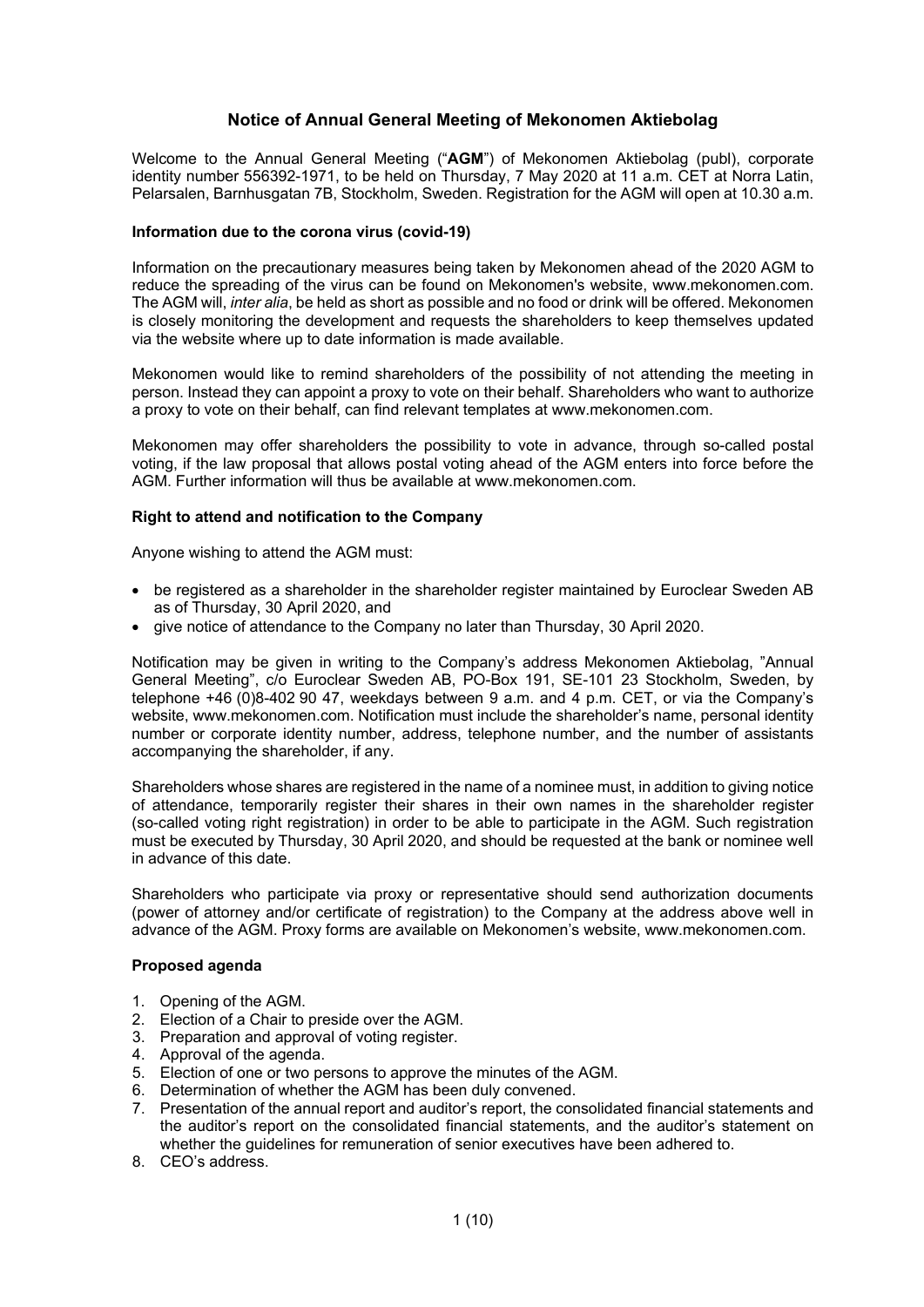- 9. Resolution on adoption of the income statement and balance sheet and of the consolidated income statement and consolidated balance sheet.
- 10. Resolution on discharge of the directors and president from liability.
- 11. Resolution on appropriation of the Company's result in accordance with the adopted balance sheet.
- 12. Resolution on the number of directors and deputy directors to be elected by the AGM.
- 13. Resolution on directors' fees and auditor's fees.
- 14. Election of the Board of Directors, Chairman of the Board, and any deputy directors.
- 15. Election of auditor.
- 16. Resolution on guidelines for remuneration of senior executives.
- 17. Resolution on a long-term share-based incentive program.
- 18. Resolution on employee's acquisition of shares in subsidiaries.
- 19. Resolution on authorization of the Board to issue new shares.
- 20. Resolution on amendments to the Articles of Association.
- 21. Closing of the AGM.

### **Recommendations for decisions**

### **Point 2 – AGM Chair**

Mekonomen's Nomination Committee ahead of the 2020 AGM consists of John S. Quinn (Committee Chair, LKQ Corporation), Kristian Åkesson (Didner & Gerge Fonder), Arne Lööw (Fjärde AP-fonden) and Caroline Sjösten (Swedbank Robur Fonder). Mekonomen's Board member Helena Skåntorp is co-opted member of the Nomination Committee.

The Nomination Committee proposes Helena Skåntorp as Chairman of the AGM.

### **Point 11 – Appropriation of the result**

The Board recommends that no dividend for the financial year 2019 is to be paid and that that the earnings at the disposal of the AGM shall be carried forward to a new account.

# **Point 12 – Number of directors**

The Nomination Committee proposes that the Board shall have seven meeting-elected directors without deputies (unchanged).

## **Point 13 – Directors' fee and auditor's fee**

The Nomination Committee proposes that the following fees be paid to the directors and auditor:

- SEK 620,000 to the Chairman of the Board (620,000), SEK 400,000 to the Vice Chairman (400,000) and SEK 300,000 to each of the other directors appointed by the AGM (300,000),
- for committee work, SEK 120,000 to the Chairman of the Audit Committee (120,000) and SEK 50,000 to each of the other members of the Audit Committee (50,000), and SEK 45,000 to the Chairman of the Remuneration Committee (45,000) and SEK 25,000 to each of the other members of the Remuneration Committee (25,000), and
- auditor's fees in accordance with approved account.

## **Point 14 – Election of the Board of Directors and Chairman of the Board**

The Nomination Committee proposes:

- re-election of directors Eivor Andersson, Kenny Bräck, Joseph M. Holsten, Magnus Håkansson, John S. Quinn, Helena Skåntorp and Arja Taaveniku, and
- re-election of John S. Quinn as Chairman of the Board.

Information on the individual proposed by the Nomination Committee as directors is available on Mekonomen's website, www.mekonomen.com.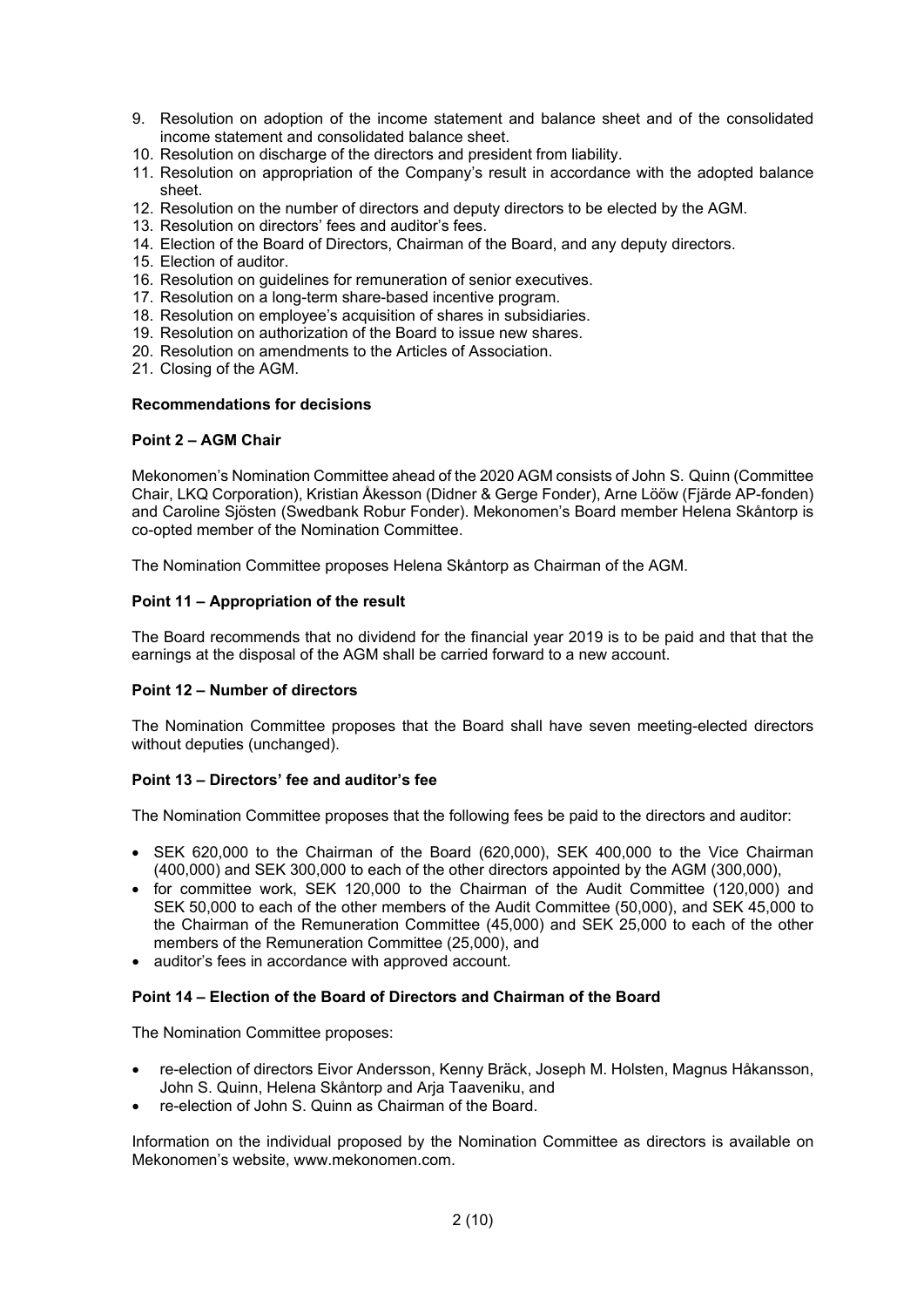## **Point 15 – Election of auditor**

The Nomination Committee proposes re-election of the auditing firm PricewaterhouseCoopers AB as the Company's auditor for the period until the end of the 2021 AGM. The auditing firm has informed the Company that Linda Corneliusson will be the auditor in charge, if re-elected. The proposal is in accordance with the Audit Committee's recommendation.

### **Point 16 – Guidelines for remuneration of senior executives**

The Board proposes that the 2020 AGM decides on the following guidelines for remuneration to senior executives to apply until the 2024 AGM at the latest.

The guidelines comprise the CEO and other members of Mekonomen's Group Management (referred to as the "senior executives"). The Group Management currently consists of six persons, but the number may vary over time.

The guidelines apply to agreements entered into after the resolution by the 2020 AGM and where amendments are made to existing agreements after that time.

### **The guidelines promotion of the Company's business strategy, long-term interests and sustainability**

Mekonomen Group's overall strategy is to grow with good profitability. The strategy is based on the three main areas of customer focus, leveraging economies of scale and continuous development of our business to be able to offer our customers solutions for an easier and more affordable car life. In all areas, sustainability should be regarded as highly important. Mekonomen strive towards UN 17 Sustainability goals, of which three are considered as more essential for Mekonomen: No. 7, Ensure access to affordable, reliable, sustainable and modern energy for all, No. 8, Promote sustained, inclusive and sustainable economic growth, full and productive employment and decent work for all and No 12, Ensure sustainable consumption and production patterns. For more information regarding the Company's business strategy, please see www.mekonomen.com.

A prerequisite for the successful implementation of the Company's business strategy and safeguarding of its long-term interests, including its sustainability, is that Mekonomen can recruit and retain qualified employees with the right skills. The remuneration must therefore be in line with market terms and be competitive. The objective of the guidelines is to enable such remuneration, but also to link the total remuneration to Mekonomen's business strategy and long-term interests, including its sustainability. This is done by the target setting in short-term variable programs, as well as in any long-term share-based program.

#### **Remuneration forms**

Mekonomen shall offer competitive remuneration that is based on the importance of work duties, the employee's competence, experience and performance. The remuneration to senior executives consists of fixed base salary, variable remuneration, pension benefits, other benefits and severance terms. In addition, senior executives can be offered long-term share-based incentive programs resolved by the General Meeting.

### Fixed base salary

Mekonomen shall offer a fixed base salary which constitutes compensation for committed work performed at a high professional level, which creates added value for the customers, shareholders and personnel of Mekonomen. The fixed base salary shall be competitive in comparison with the market conditions and be evaluated annually.

#### Short-term variable remuneration

In addition to the fixed base salary, Mekonomen may offer short-term variable cash remuneration which shall be linked to measurable criteria such as net sales, adjusted EBIT and cash flow. The criteria shall be designed to promote the Company´s business strategy and long-term interest,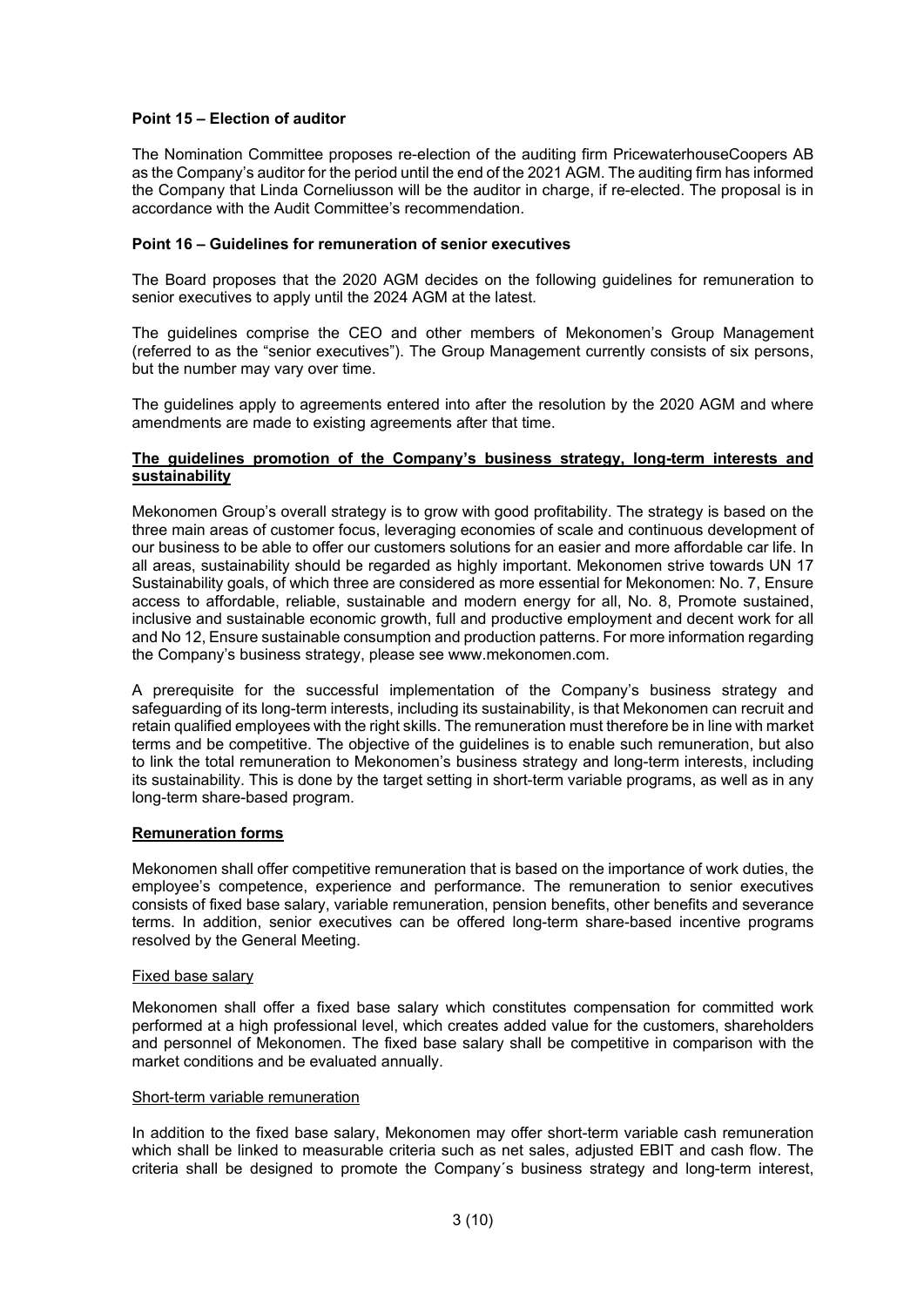including its sustainability. The criteria shall be determined annually by the Remuneration Committee, or by the Board in relation to the CEO. The measurement period is one year. To what extent the criteria are met is evaluated and determined when the measurement period has ended. The shortterm variable compensation is capped at a certain percentage of the fixed base annual salary. The percentage is linked to the position of the individual and varies between 33 and 60 percentage points for senior executives.

### Long-term share-based incentive programs

Senior executives can be offered long-term share-based incentive programs resolved by the General Meeting.

At the 2019 AGM it was decided to implement a long-term share-based incentive programme. The programme is structured for the purpose of aligning the shareholders' and participants' interests and thereby ensure maximum long-term value creation for Mekonomen. Participation requires a personal shareholding in Mekonomen. A grant of shares to the participant requires that the participant continues to be employed in the Mekonomen Group, that the participant's shareholding in Mekonomen remains during the vesting period of three years and that certain financial key ratios and performance targets be achieved. The targets used have a clear connection to the Company´s business strategy and long-term interests, including its sustainability.

### Pension benefits and other benefits

The terms for pension benefits for senior executives shall comply with or correspond to the Swedish ITP-plan, or the corresponding system for employees abroad. The CEO's pension benefit may instead amount to a maximum of 30 percent of the fixed base salary. The pension qualifying income is the fixed base salary. The normal retirement age shall be 65.

Other benefits may include health insurance and car benefit.

### Notice period and severance terms

In case where the Company serves notice, a maximum notice period of twelve months applies. Severance pay upon termination from the Company may be payable in an amount corresponding to a maximum of twelve month's salary, in addition to salary during the notice period. The notice period upon notice by a senior executive is between six and twelve months.

## **Salary and employment conditions for employees**

In the preparation of the Board's proposal for these guidelines, salary and employment conditions for employees of the Company have been considered by including information on the employees' total income, the components of the remuneration and increase and growth rate over time, in the Remuneration Committee's and the Board's basis of decision when evaluating whether the guidelines and the limitations set out herein are reasonable.

## **The decision-making process to determine, review and implement the guidelines**

The Board has established a Remuneration Committee. The remuneration to the senior executives shall be decided by the Remuneration Committee. The remuneration to the CEO shall however be decided by the Board in its entirety. The Remuneration Committee shall also monitor and evaluate programs for variable remuneration for the senior executive, the application of the guidelines for executive remuneration as well as the current remuneration structures and compensation levels in the Company.

The Remuneration Committee's tasks include preparing the Board's decision to propose guidelines for senior executive remuneration. The Board shall prepare a proposal for new guidelines at least every fourth year and submit it to the AGM. The guidelines shall apply until new guidelines are adopted by the AGM. The CEO and other members of the senior executive do not participate in the Board's processing of and resolutions regarding remuneration-related matters in so far as they are affected by such matters.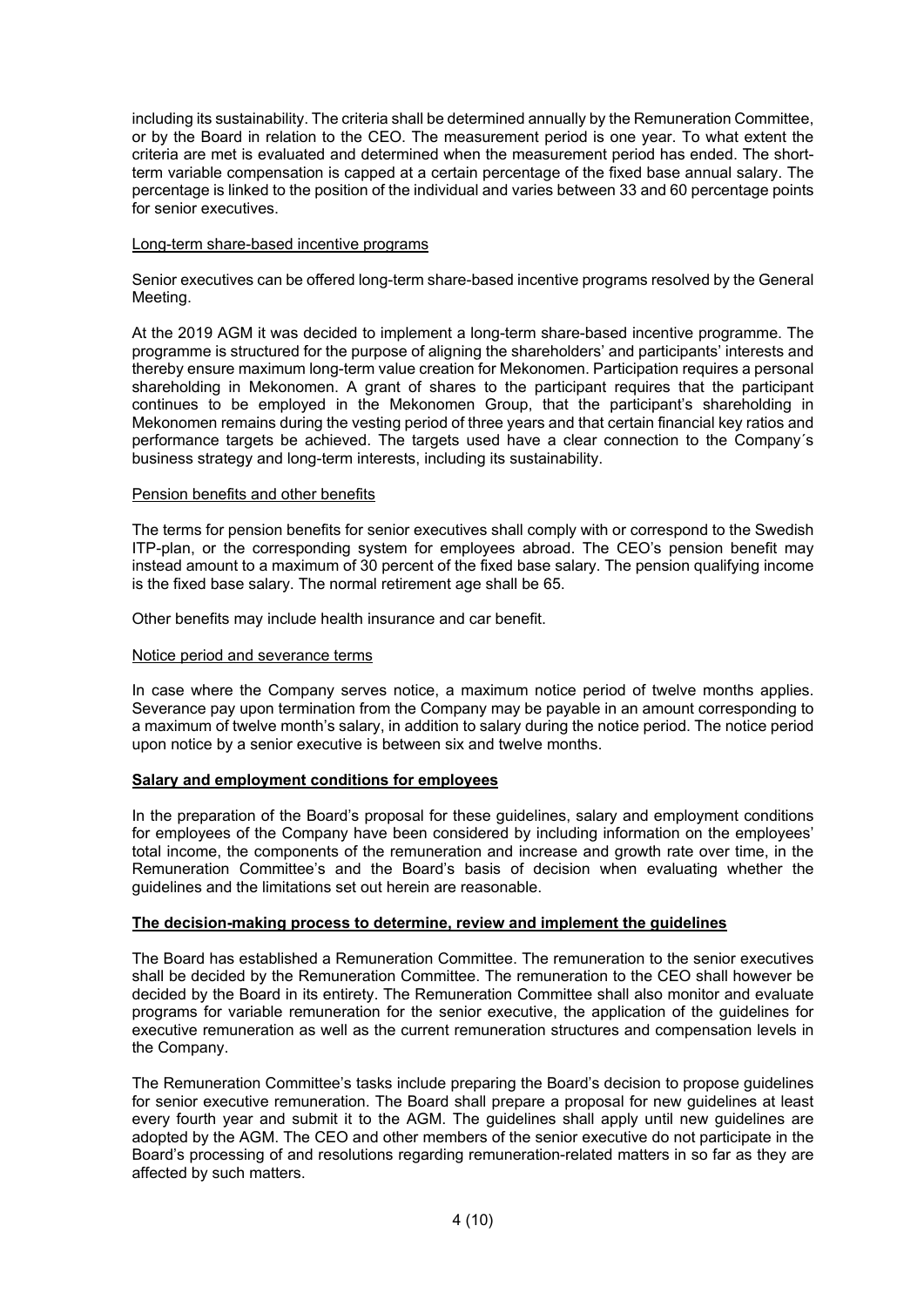# **Derogation from the guidelines**

The Board may temporarily derogate from these guidelines, in whole or in part, if in an individual case there are special reasons for doing so and where the derogation is necessary to serve the Company's long term-interest, including sustainability, or assure its viability.

# **Other**

There have not been any material changes in the guidelines proposed to the 2020 AGM in relation to those approved by the 2019 AGM.

## **Point 17 – Long-term share-based incentive program (LTIP 2020)**

The Board proposes that the AGM resolves to establish a long-term share-based incentive program (LTIP 2020) for Mekonomen Aktiebolag (publ) ("Mekonomen") in accordance with the following. The structure of the program is, in all essential respects, in accordance with the program resolved by the 2019 AGM, but that a larger group of employees are invited to participate in the program and with certain changes regarding the performance targets.

# **1.1 LTIP 2020 in summary**

The fundamental reason for establishing LTIP 2020 is to align the shareholders' interests with the interests of the Company management and other key employees to ensure maximum long-term value creation and to encourage a personal shareholding in Mekonomen. In addition, the Board is of the opinion that LTIP 2020 will help Mekonomen to recruit and retain members of the Company management and other key employees.

LTIP 2020 comprises of approximately 30 employees, including the Group Management in Mekonomen and certain other key employees in the Group. Participation in LTIP 2020 requires a personal shareholding in Mekonomen. After the vesting period, the participants will be allocated shares in Mekonomen free of charge, provided that certain conditions are met. These conditions are linked to continued employment in the Mekonomen Group, a personal shareholding in Mekonomen, and that certain financial key ratios and performance targets are met. The maximum number of shares in Mekonomen that can be allocated under LTIP 2020 shall be limited to 255,000 (including any compensation for dividends), which corresponds to approximately 0,45 percent of the total number of shares and votes outstanding in the Company.

# **1.2 Participants in LTIP 2020**

LTIP 2020 comprises approximately 30 employees, including the members of the Group Management in Mekonomen, members of the management teams of Mekonomen's subsidiaries, and certain other key employees in the Group, divided into four categories. The first category comprises the CEO of Mekonomen ("Category 1"), the second category comprises members of Mekonomen's Group Management excluding the CEO (five persons) ("Category 2"), the third category comprises of certain members of the management teams of Mekonomen's subsidiaries (approximately 12 persons) ("Category 3") and the fourth category compromises of certain selected key employees (approximately 12 persons) ("Category 4"). Additional persons who have been recruited but not yet started their employment in the Mekonomen Group at the end of the application period for participation in the program may be invited to participate with the condition of starting their employment (whereby the number of persons in the various categories may be adjusted).

# **1.3 Personal investment and vesting period**

Participation in LTIP 2020 requires that the participant has a personal shareholding in Mekonomen that is allocated to LTIP 2020 ("Investment Shares"). Investment Shares can either be purchased for LTIP 2020 or be held since previously (provided that they have not already been allocated to another incentive programme already in progress). The participant in Category 1 can invest a maximum of 5,000 shares in Mekonomen, the participants in Category 2 can invest a maximum of 3,000 shares, participants in Category 3 can invest a maximum of 1,200 shares in Mekonomen and participants in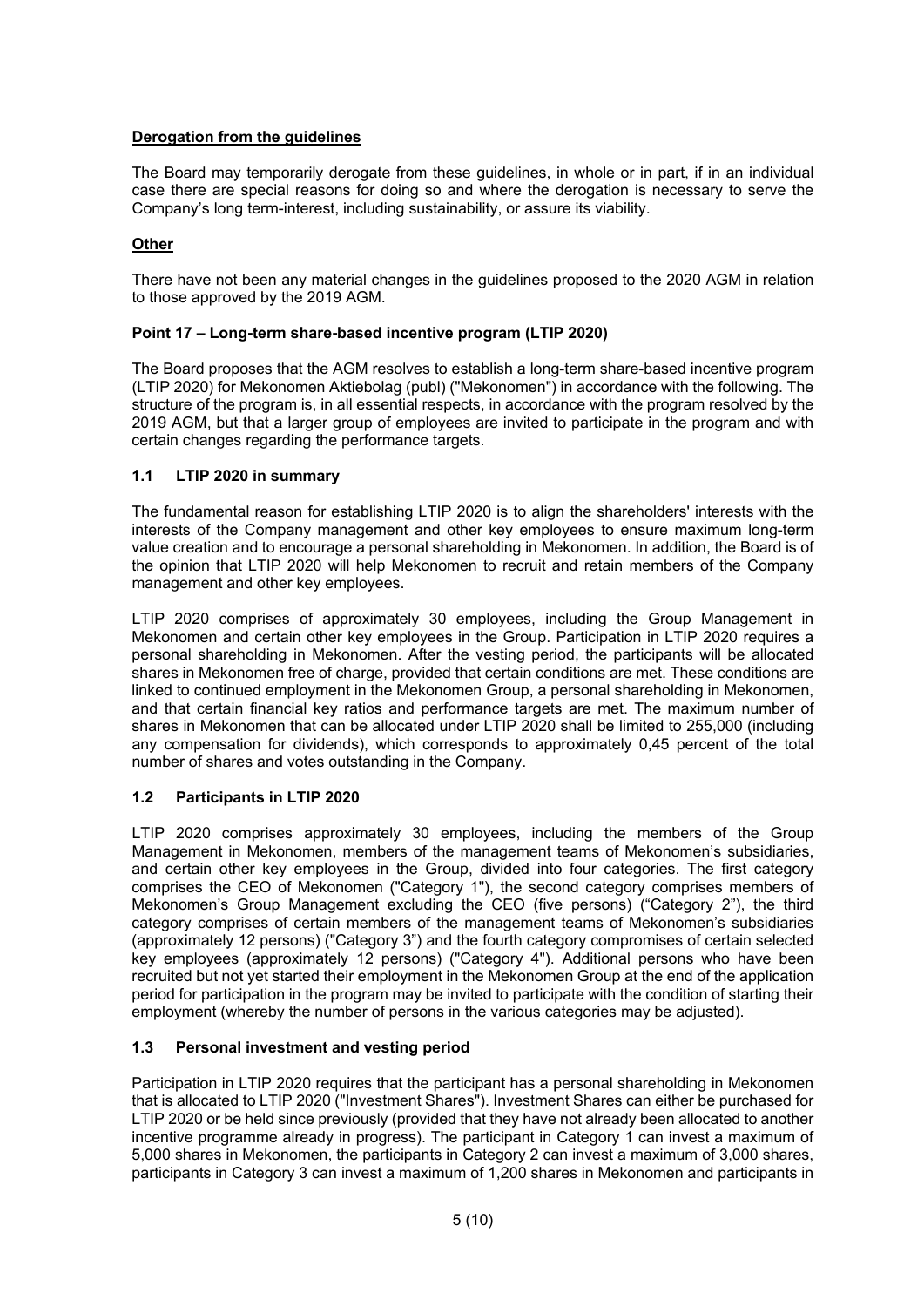Category 4 can invest a maximum of 800 shares in Mekonomen. The investment levels correspond to approximately 8-15 percent of each participant's annual salary before tax. For all categories, each Investment Share entitles to five performance share rights ("Share Rights"). If a participant is in possession of inside information at the time of purchase, purchase of shares to LTIP 2020 shall be made as soon as possible, but not later than 31 December 2020.

# **1.4 Terms and Conditions for Share Rights**

The following terms and conditions shall apply for the Share Rights:

- Share Rights will be granted free of charge a certain time after the AGM.
- Share Rights cannot be transferred or pledged.
- Allocation of shares in Mekonomen, if any, shall generally be made within two weeks from the announcement of Mekonomen's interim report for the first quarter of 2023. A precondition for the right to be allocated shares by virtue of the Share Rights is that the participant has not sold any of his or her Investment Shares and, with certain limited exceptions, that the participant remains employed in the Mekonomen Group until the announcement of Mekonomen's interim report for the first quarter of 2023. Further, allocation of shares requires that certain financial key ratios and performance targets be achieved by Mekonomen in the manner described under item 1.5 below.
- To align the participants' interests with the shareholders' interests, Mekonomen will compensate the participants for dividends to shareholders by increasing the number of shares that each Share Right entitles to.

# **1.5 Performance targets**

The Share Rights are divided into Series A and Series B. Of the five Share Rights, the participants receive one Share Right of Series A and four Share Rights of Series B. The number of Share Rights that entitles to allocation of shares depends on the achievement of the financial key ratios and performance targets that apply for the respective series as follows:

- Series A Allocation requires that the total shareholder return<sup>1</sup> (TSR) on Mekonomen's share shall exceed 0 % during the period 1 April 2020 – 31 March 2023.
- *Series B* Allocation requires that the total shareholder return<sup>2</sup> (TSR) on Mekonomen's share shall exceed 0 % during the period 1 April 2020 – 31 March 2023. In addition, allocation requires that certain target levels are achieved relating to decrease of Net Debt/EBITDA<sup>3</sup> and growth in adjusted EBIT<sup>4</sup> for the financial years 2020-2022. The Board has determined a minimum level and a maximum level for each performance target. If the degree of achievement is between the minimum and the maximum levels, the outcome will be measured on a linear basis. Mekonomen intends to present the target levels and to what extent these have been achieved after the end of the program.

<sup>1</sup> Including reversed dividends.

- 2 Including reversed dividends.
- <sup>3</sup> Excluding IFRS 16.

<sup>4</sup> Reported EBIT adjusted for non-off items and goodwill amortization in Mekonomen AB.

## **1.6 Structure and handling**

The Board shall be responsible for the more detailed structure and handling of LTIP 2020 within the framework of the stipulated conditions and guidelines. In the event significant changes take place in the Mekonomen Group or its business environment that were to result in the decided-upon conditions for allocation and the opportunity to exercise the Share Rights under LTIP 2020 no longer being practicable, the Board shall have the right to make other adjustments. Before the number of shares that are to be allocated according to the Share Rights is finally determined, the Board shall assess if the outcome of LTIP 2020 is reasonable. This assessment shall be made in relation to Mekonomen's financial result and position, the conditions in the stock market, and in general. If the Board as a result of its assessment finds that the outcome is not reasonable, the Board shall reduce the number of shares to be allocated.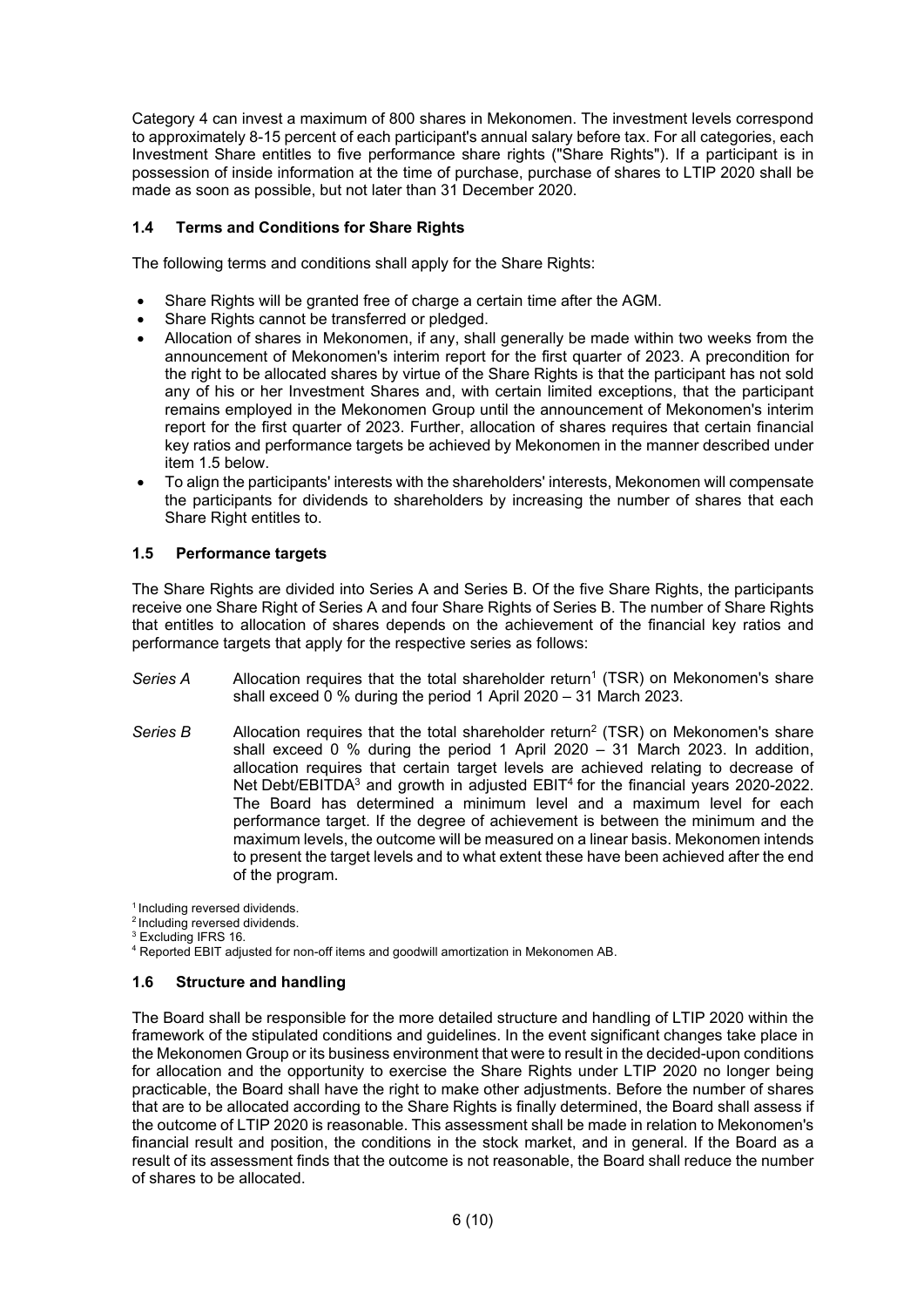# **1.7 Scope**

The maximum number of shares in Mekonomen that can be allocated under LTIP 2020 shall be limited to 255,000 (including compensation for dividends, if any), which corresponds to approximately 0.45 percent of the total number of shares and votes in the Company. Based on the more detailed conditions decided by the Board, the number of shares covered by LTIP 2020 shall be subject to adjustment in the event Mekonomen carries out a bonus issue, share split or reverse share split, rights issue or similar measures, while considering customary practice for corresponding incentive programs.

# **1.8 Hedge measures**

The Company intends to enter into an equity swap agreement with a bank to ensure the delivery of shares under the LTIP 2020, according to which the bank in its own name shall be able to purchase and transfer shares in Mekonomen to the participants in accordance with LTIP 2020.

# **1.9 Scope and costs for the program**

The Share Rights cannot be pledged or transferred to others. However, an estimated value of each Share Right can be calculated. The Board has estimated the average value of each Share Right to SEK 32.70. The estimate is based on the closing price of the Mekonomen share on 24 March 2020 (SEK 43.00). The annual cost for LTIP 2020 is estimated to approximately MSEK 1.6 (including costs for social security contributions of approximately MSEK 0.5, and administration costs for transferring shares through an equity swap agreement estimated to MSEK 0.4), based on the assumptions of an average achievement of the performance targets of 50 percent, an annual employee turnover of 10 percent, an annual increase in the share price by 10 percent, and average social security contributions of 30 percent. With an assumption of achievement of the performance targets of 100 percent, the annual cost is instead expected to approximately MSEK 2.6 (including costs for social security contributions of approximately MSEK 0.9, and administration costs for transfer of shares through an equity swap agreement are estimated to MSEK 0.4), which, on an annual basis, corresponds to approximately 0.1 percent of Mekonomen's total personnel costs for the financial year 2019. The costs will be booked as personnel costs in the income statement over the vesting period in accordance with IFRS 2 Share-based Payment. Social security contributions will be expensed in the income statement in accordance with Swedish Financial Accounting Board Pronouncement UFR 7 during the vesting period. The size of these costs will be calculated based on Mekonomen's share price growth during the vesting period and the allocation of Share Rights.

# **1.10 Effects on important key ratios**

On a pro forma basis for 2019, an annual cost of MSEK 1.6 for LTIP 2020 corresponds to a negative effect of approximately 0.01 percentage points on Mekonomen's operating margin and a decrease in earnings per share by approximately SEK 0.02. However, the Board believes that the positive effects on Mekonomen's financial results that are expected to arise through an increase in the participants' shareholdings and the opportunity for additional allocation of shares under the program exceed the costs related to LTIP 2020.

## **1.11 Drafting of the proposal**

LTIP 2020 has been prepared by Mekonomen's Remuneration Committee and was drafted in consultation with external advisors.

## **1.12 Other incentive programs in Mekonomen**

For a description of Mekonomen's other share-based incentive programs, please see the Company's website and annual report for 2019.

## **1.13 The Board's proposal for decision**

In reference to the description above, the Board proposes that the AGM votes in favor of LTIP 2020.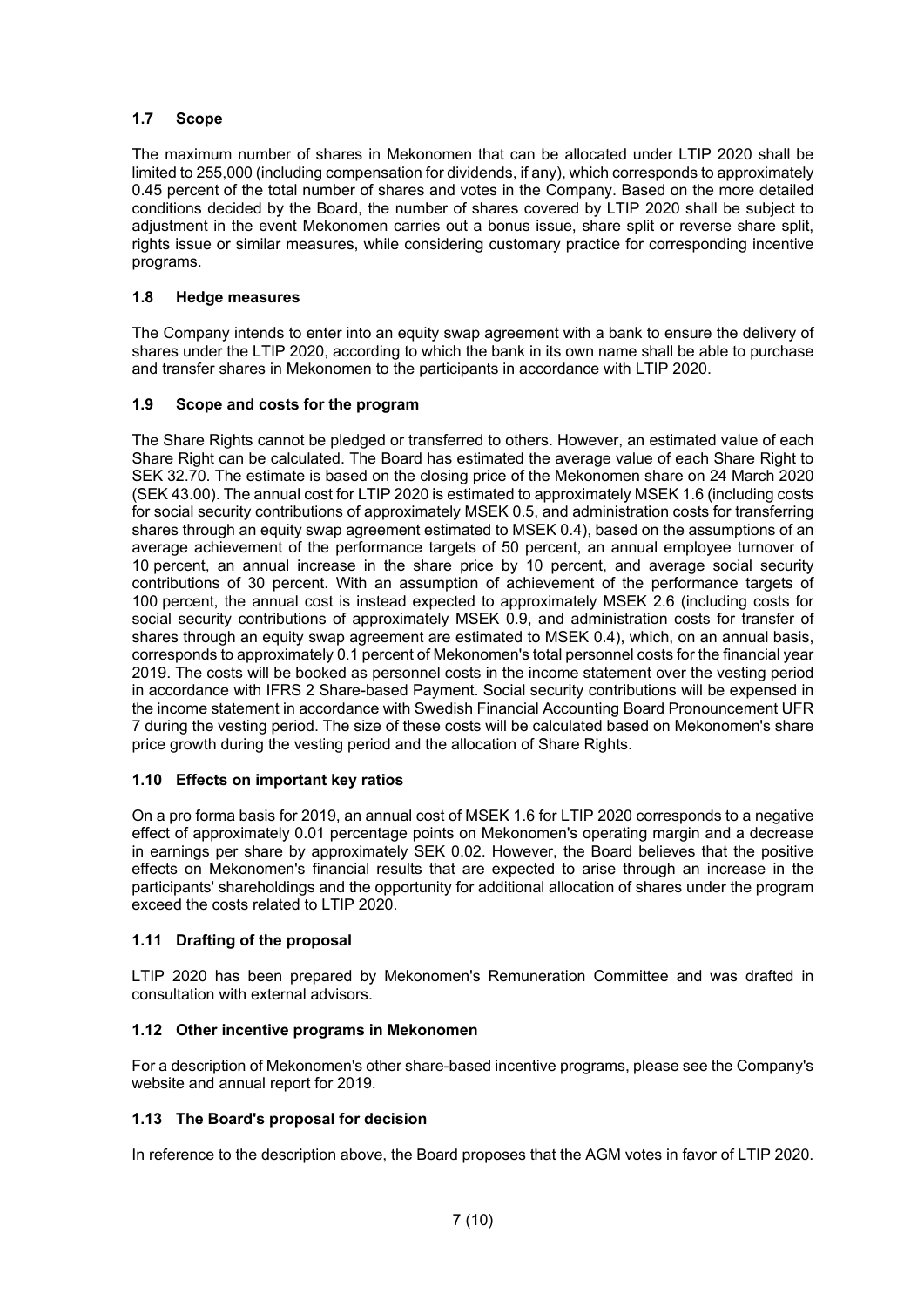# **1.14 Majority requirement**

The Board's proposal for decision to introduce LTIP 2020 requires that the decision is approved by shareholders representing more than half of the votes represented at the AGM.

## **Point 18 – Employees' acquisition of shares in subsidiaries**

The Board proposes the 2020 AGM to adopt the following.

The Mekonomen Group contains wholly and partly owned Swedish and non-Swedish companies which operate Mekonomen stores throughout the Nordic region, so-called store companies. The partners in these store companies are, alongside companies in the Mekonomen Group, the store manager in the store company. The Mekonomen Group also contains wholly and partly owned Swedish and non-Swedish companies which operate Mekonomen workshops, so called workshop companies (in addition to the workshops which are part of the Mekonomen network as independent businesses). The partners in these partly owned workshop companies are, alongside the Mekonomen Group, the manager in the workshop company.

Mekonomen deems it important that the store managers and workshop managers employed by the Mekonomen Group have an interest in the long-term financial development of the said companies.

With the purpose of increasing the long-term commitment among the store managers and workshop managers also in the wholly owned companies and to increase their interest in the proceeds of the stores and workshops, the Board proposes that the AGM decides that the employed store and workshop managers in the wholly owned companies shall be entitled to acquire shares in the relevant company through the purchase of existing shares, in order to make such managers partners in the store or workshop companies.

The thus acquired shares may amount to a maximum of nine (9) percent of the total shares in each company. The Mekonomen Group will thus hold shares corresponding to at least 91 percent.

The proposal covers a maximum of ten store or workshop companies.

The acquisitions shall be made at market value. Payment for such shares shall be made in cash. The acquisitions shall be completed prior to the 2021 AGM in Mekonomen Aktiebolag (publ).

As a result of the resolution adopted by the 2019 AGM on the corresponding matter, one store manager has become shareholder the relevant the company. The Board believes that store and workshop managers should be offered to acquire shares in the company in which they are employed during 2020/2021, in accordance with the principles which were adopted by the 2019 AGM.

The Mekonomen Group currently contains 21 wholly owned store companies which operate 363 stores and 29 partly owned companies which operate 34 stores. The Mekonomen Group currently contains 40 wholly owned companies which operates 67 workshops and 9 partly owned companies which operate 15 workshops.

## **Point 19 - Authorization of the Board to issue shares**

The Board proposes that the 2020 AGM resolve to adopt the following.

The Board is authorized, for the time period until the next AGM, at one or several occasions, with preferential rights for the shareholders, or with deviation from shareholder preferential rights, to resolve upon new issues of a maximum of 5,641,662 shares.

Such decision on new issue may include provisions that payment, in addition to cash payment, may be made in kind, through set-off or as else is set forth in chapter 13 paragraph 5 section 1 item 6 of the Swedish Companies Act.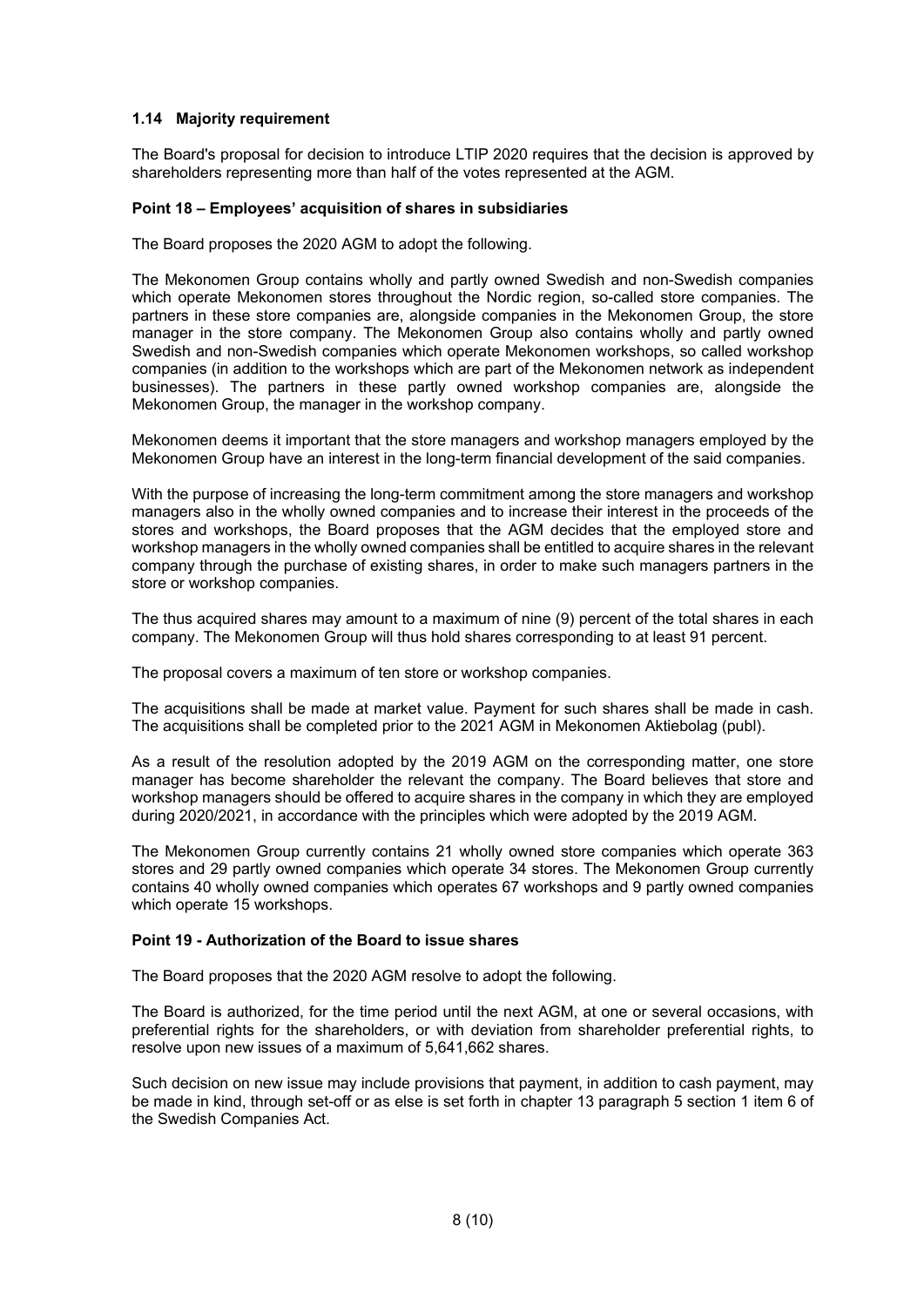The purpose of the authorization is to enable Mekonomen to issue shares as payment in relation to acquisitions of companies or parts of companies and/or of assets, which the Board deems to add value to the business of the Mekonomen Group, and to be able to raise capital for such acquisitions.

A new issue made under the authorization and which is made without the shareholders' preferential rights shall take place on market terms.

The Board, the CEO or any person empowered by the Board, is further authorized to make minor amendments to the resolutions set out above to the extent necessary in connection with the filing of requisite documents with the Swedish Companies Registration Office.

### **Point 20 – Amendments to the Articles of Association**

The Board of Directors proposes that the 2020 AGM resolves to amend paragraphs (§§) 1, 11 and 12 of the Articles of Association due to certain changes to statutory law.

*Please note that the proposed amendment of § 1 does not affect the English unofficial translation of the Articles of Association.* 

#### **Paragraph 1**

# Current wording

"The registered name of the Company is MEKONOMEN AKTIEBOLAG. The company is a limited liability company (publ)."

### Proposed wording

"The *registered name* of the Company is MEKONOMEN AKTIEBOLAG. The company is a limited liability company (publ)."

### **Paragraph 11, section 2, sentences 2 and 3**

#### Current wording

"Shareholders who wish to participate in the business of a General Meeting must be registered in the transcript or other presentation of the entire share register pertaining to the conditions prevailing five working days prior to the Meeting and notify the company of their intention to attend the Meeting not later than 4:00 p.m. on the day stipulated in the notice convening the General Meeting. The latter mentioned day must not be a Sunday, any other public holiday, a Saturday, Midsummer's Eve, Christmas Eve or New Year's Eve and must not be more than five working days before the Meeting."

#### Proposed wording

*"In order to participate at a General Meeting, a shareholder must notify the company not later than the date specified in the notice convening the General Meeting. This* day must not be a Sunday, any other public holiday, Saturday, Midsummer's Eve, Christmas Eve, New Year's Eve and must not fall earlier than the fifth weekday prior to the meeting*.*"

#### **Paragraph 12**

### Current wording

"The shares of the company must be registered in a central securities depository register pursuant to the Financial Instruments Accounts Act (1998:1479)."

#### Proposed wording

The shares of the company must be registered in a central securities depository register pursuant to the *Swedish Central Securities Depositories and Financial Instrument Accounts Act (1998:1479)*.